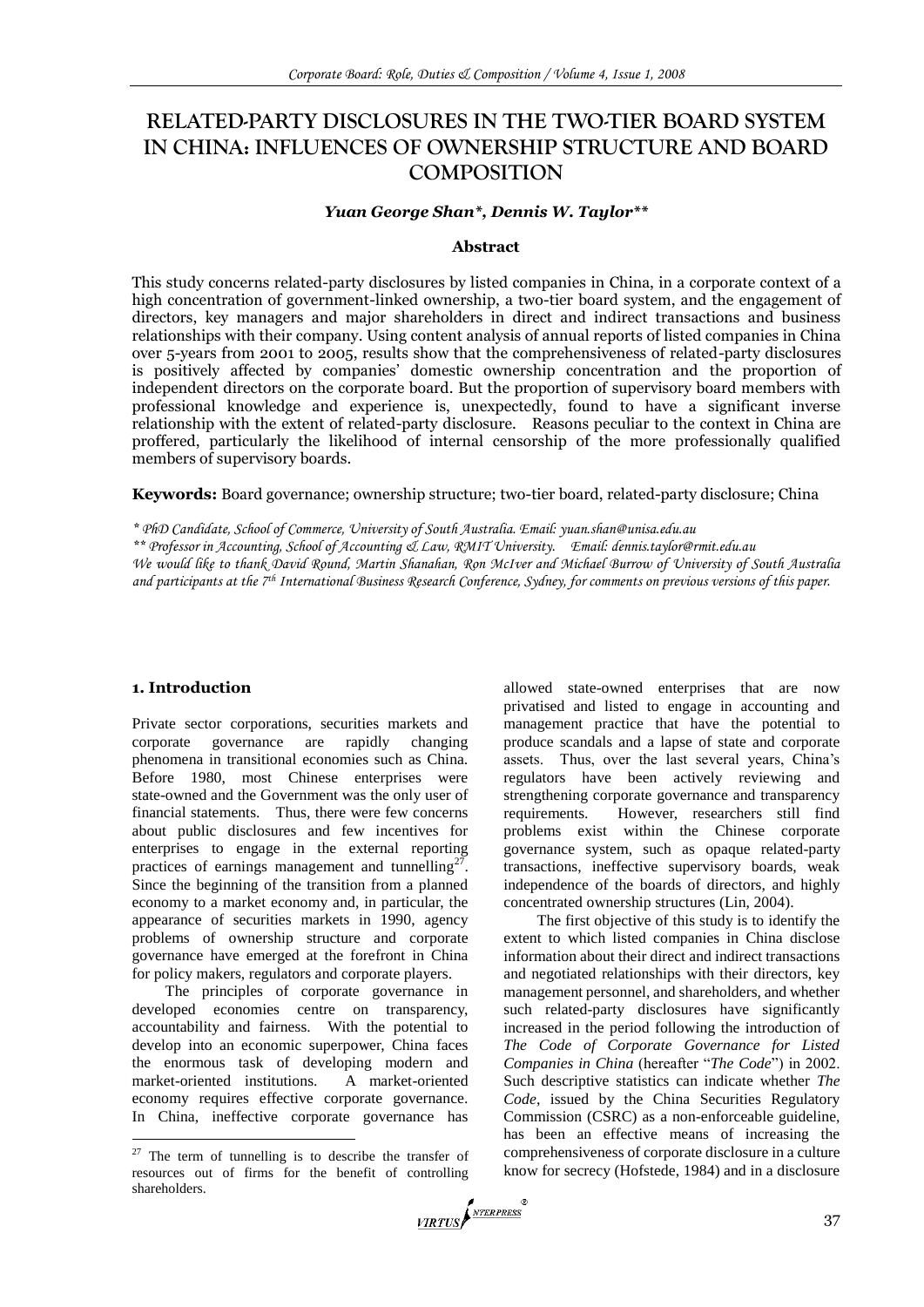area sensitive to corporate directors, top management and large shareholders.

If the CSRC's code on corporate governance is found to effectively facilitate an increase in related-party disclosures, then the research question arises as to whether the presence of other corporate governance characteristics have complementary effects on management's disclosure decisions. Do the corporate characteristics of ownership structure (where government ownership is high in China) and board composition (where a two-tier board system applies) impact on management's related-party disclosure decision?

The second objective, therefore, is to develop and test hypotheses about governance issues of ownership structure and board composition that affect managements' decisions to disclose more or less comprehensive corporate information about related-party transactions and relationships. In the context of studying corporate governance influences on related-party disclosures, this study especially addresses a gap in the literature concerning the high government ownership concentration and the two-tier board system of corporate governance. There is prior evidence that supervisory boards of listed companies in China are ineffective and tend to weaken board governance principles (Dahya et al., 2003).

# **2. Background to Research**

The Chinese stock market was officially established in the 1990s. The Shanghai and Shenzhen Stock Exchanges were launched in 1990 and 1992 respectively. The appearance of the stock markets was a novelty for the Chinese people. Subsequently, agency problems have arisen, generating conflicts of interest between management and shareholders of listed firms. A major source of agency conflict can arise from transactions and relationships entered into by directors and top management with parties that are, or are deemed to be, related to the reporting entity. Under International Accounting Standard (IAS) 24 ‗Related-party Disclosures', two parties are defined as being related if there exists a direct or indirect control or significant influence of one party over the other party in making financial and operating decisions. Significant influence can be exercised over a reporting entity by representation on its board of directors, participation in its policy-making process, material inter-company transactions, interchange of key management personnel and statute or other agreement. According to IAS 24, related parties can be classified into three categories: corporate shareholders (e.g., subsidiaries, joint ventures and associated companies), individual shareholders (e.g., a major shareholder, close members of the family of these major shareholders, companies owned by major shareholders or their close family members), and key management personnel (e.g., directors and top managers, close family members of these individuals, enterprises owned by these individuals and their close strugged and their close strugged and their close strugged and their close strugged and their close strugged and their close strugged and their close strugged and thei

family members). Related-party disclosures are expected to include a description of the company's relationship with each related-party, and a description of various transactions, including the pricing policy and amount involved in purchases, sales, rendering of services, write-offs, guarantees, management contracts, leases and licence agreements.

# **2.1 Legal Framework for China's Corporate Governance**

Since the establishment of the Chinese Securities Regulatory Committee (CSRC) in 1992, more than 300 laws and directives concerning the securities and futures markets have been issued (Lin, 2004). The key legal framework for corporate governance in China consists of *The Company Law,* promulgated in December 1993 and revised in 2005, *The Securities Law,* promulgated in December 1998 and revised in 2005, and *The Code of Corporate Governance for Listed Companies in China (The Code)* issued by the CSRC and the State Economic and Trade Commission in January 2002 and also revised in 2005. As the primary government document dealing with corporate governance, *The Code* is a set of guidelines that states in its Preface that all listed companies in China are to "act in the spirit of *The Code* in their efforts to improve corporate governance". It is intended as a measuring standard for companies and their investors to self-evaluate whether or not good corporate governance is in place, rather than a legally enforceable piece of legislation or regulation.

# **2.2 Board Governance Model in China**

In the early 1990s, China began to address aspects of corporate governance mainly because many enterprises and their directors were perceived as engaging in questionable related-party transactions. The selection of an appropriate corporate governance model became an integral element in China's development. International practices have been characterised in this regard by different selections, for instance, the Anglo-American model, the Continental model, and the Germany-Japan model (Tam, 2000; Cernat, 2004; Zhou, 2004). In the Anglo-American model, the governance concept is based on the agency relationship between shareholders and managers. Based on the concept of market capitalism, the Anglo-American system is founded on the belief that self-interest and decentralised markets can function in a self-regulating, balanced manner (Cernat, 2004). The Continental and the Germany-Japan capitalist models not only consider the interests of shareholders but also facilitate direct input from other relevant stakeholders (Cernat, 2004). Unlike the Anglo-American model, the Continental and the Germany-Japan models provide a two-tier board: the corporate board of directors and the supervisory board (Mak, 2006). This two-tier board structure is adopted by companies listed in China.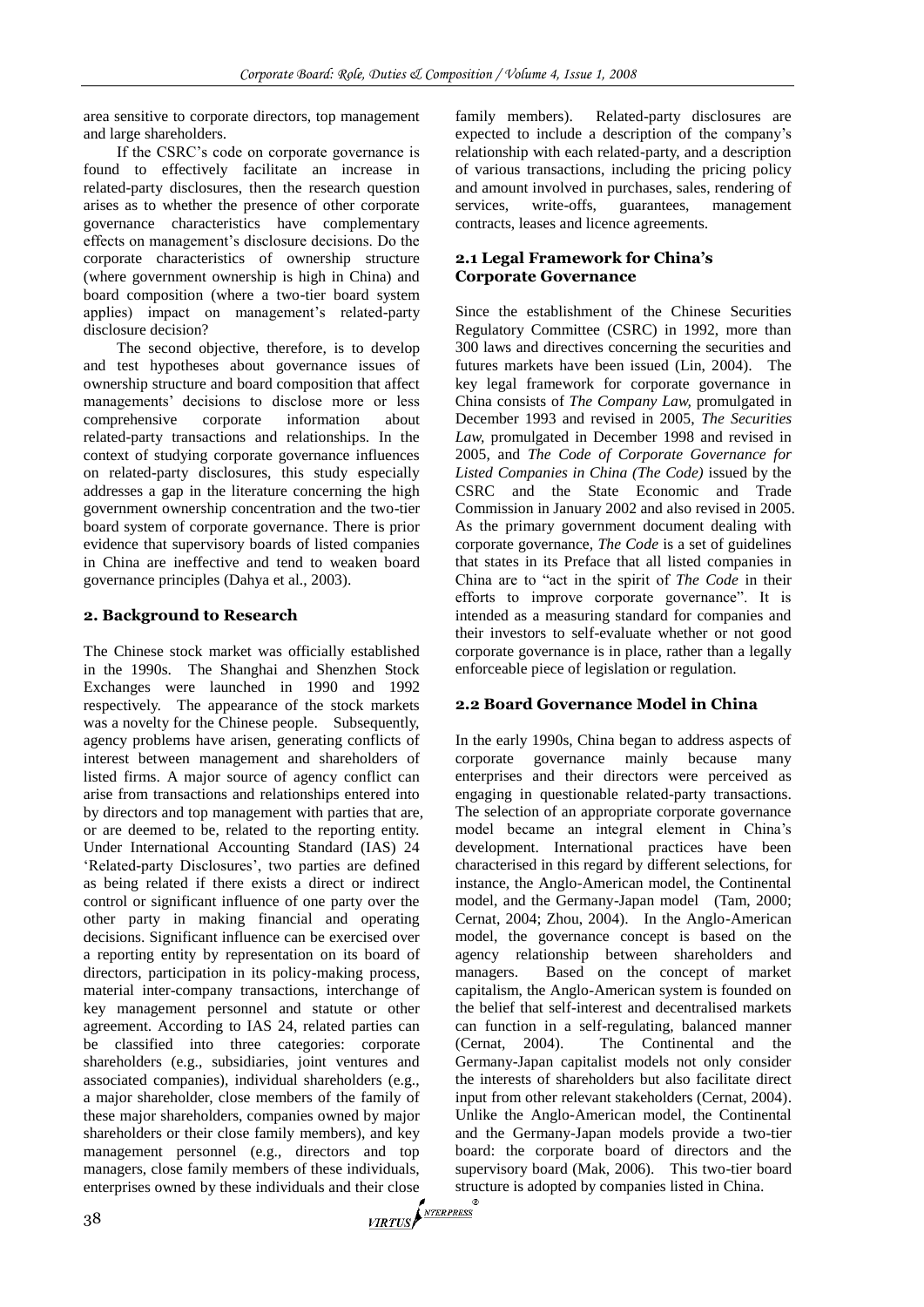The major responsibility of a supervisory board is to oversee the corporate board of directors. *The Company Law* (revised in 2005) places several requirements on the composition and operation of the supervisory board. According to *Article 118*, the supervisory board comprises at least three members. Article 118 goes on to require that members of the supervisory board include representatives of shareholders and an appropriate percentage of representatives of the firm's employees. The proportion of representatives of employees shall account for not less than one-third of all members. The representatives of employees who serve as members of the supervisory board shall be democratically elected through the meeting of representatives of the firm's employees, shareholders' meeting or by other means. The supervisory board shall have one chairman, and may have a deputy chairman. The chairman and deputy chairman shall be elected by more than half of all members. Due to the independent nature of the supervisory board, no directors or senior managers may concurrently act as a member (reaffirmed in *Article 53*). According to *Article 53*, a member of the supervisory board has a three-year term of contract. Members may, after the expiry of their terms of contract, hold a consecutive term upon re-election.

According to Section 1 Chapter 4 of *The Code*, the supervisory board has five duties and responsibilities: (1) supervise corporate finance, the legitimacy of directors, managers and other senior management personnel's performance of duties, and protect the firm's and the shareholders' legal rights and interests (*paragraph 59*); (2) have the right to investigate the operating status, and have the corresponding obligation of confidentiality (*paragraph 60*); (3) receive necessary corporate information and assistance from management in order to satisfysupervisors' rights to be informed about the company's matters (*paragraph 61*); (4) prepare and present a report of the supervisory board as an important basis for performance assessment of directors, managers and other senior management personnel (*paragraph 62*) ; (5) report as a supervisory board, if necessary, directly to securities regulatory authorities and other related authorities (*paragraph 63*).

The corporate board of directors adopts similar characteristics to those of Anglo-American countries. According to *The Company Law*, the corporate board of directors comprises five to nine members, who have three-year contracts. These contracts are renewable. All listed firms shall have independent directors (*Article 123*). Since 2003 one-third of the directors have to be independent. Firth et al. (2007) argue that the effectiveness of the corporate board in China differs from the corporate board in the West because of the close connection between the dominant investors and the government (either central or provincial). The government may influence the appointment of directors and senior managers, and degenerates  $\sqrt{\frac{NTERPERS}{NTERPESS}}$ 

even interfere with the decision-making of a listed firm (Firth et al., 2007).

In Chinese firms, majority shareholders are typically very strong and individual minority shareholders are extremely weak and unable to counter the influence of the majority shareholders. Related-party transactions between controlling shareholders are often detrimental to minority shareholders. Minority shareholders are often regarded as speculators expecting to gain a "free ride" on the firm's performance (Lin, 2004). Thus, China's corporate governance is potentially relatively ineffective in the matter of protecting minority shareholders' rights.

One important aspect of protecting minority shareholders' rights is to disclose more information about related-party relationships and transactions. While good board governance would expect both the corporate board and supervisory board to strongly monitor and support related-party disclosures by the company, such disclosures can be sensitive to those board members who directly or indirectly enter business transactions and relationships with the company. Section 2 Chapter 1 of *The Code* states three requirements for related-party transactions. First, written agreements shall be entered into for related-party transactions between a listed company and its connected parties. Such agreements shall observe principles of equality, voluntariness, and fair value of compensation (*paragraph 12*). Second, efficient measures shall be adopted by a listed company to prevent its connected parties from interfering with the operation of the firm and damaging the firm's interests by monopolizing purchase or sales channels. Therefore, the company shall fully disclose the basis for pricing for related-party transactions (*paragraph 13*). Third, the firm shall adopt efficient measures to prevent its shareholders and their affiliates from misappropriating or transferring the capital, assets or other resources of the firm through various means (*paragraph 14*). On top of these requirements, the Chinese *Accounting Standard for Business Enterprises*,*ASBE* 36, prescribes requirements concerning related-party relationships and transactions disclosures.

# **3. Literature and Hypotheses**

# **3.1 Ownership Structure**

Under agency theory, corporate financiers (as principals) seek corporate governance monitoring mechanisms that can provide assurance that their funds are not expropriated by management (as agents) or wasted on unattractive projects (Shleifer and Vishny, 1997). An important factor shaping the corporate governance system is the type of ownership structure. A key aspects of corporate ownership is whether it is dispersed or concentrated, because the degree of concentration determines the distribution of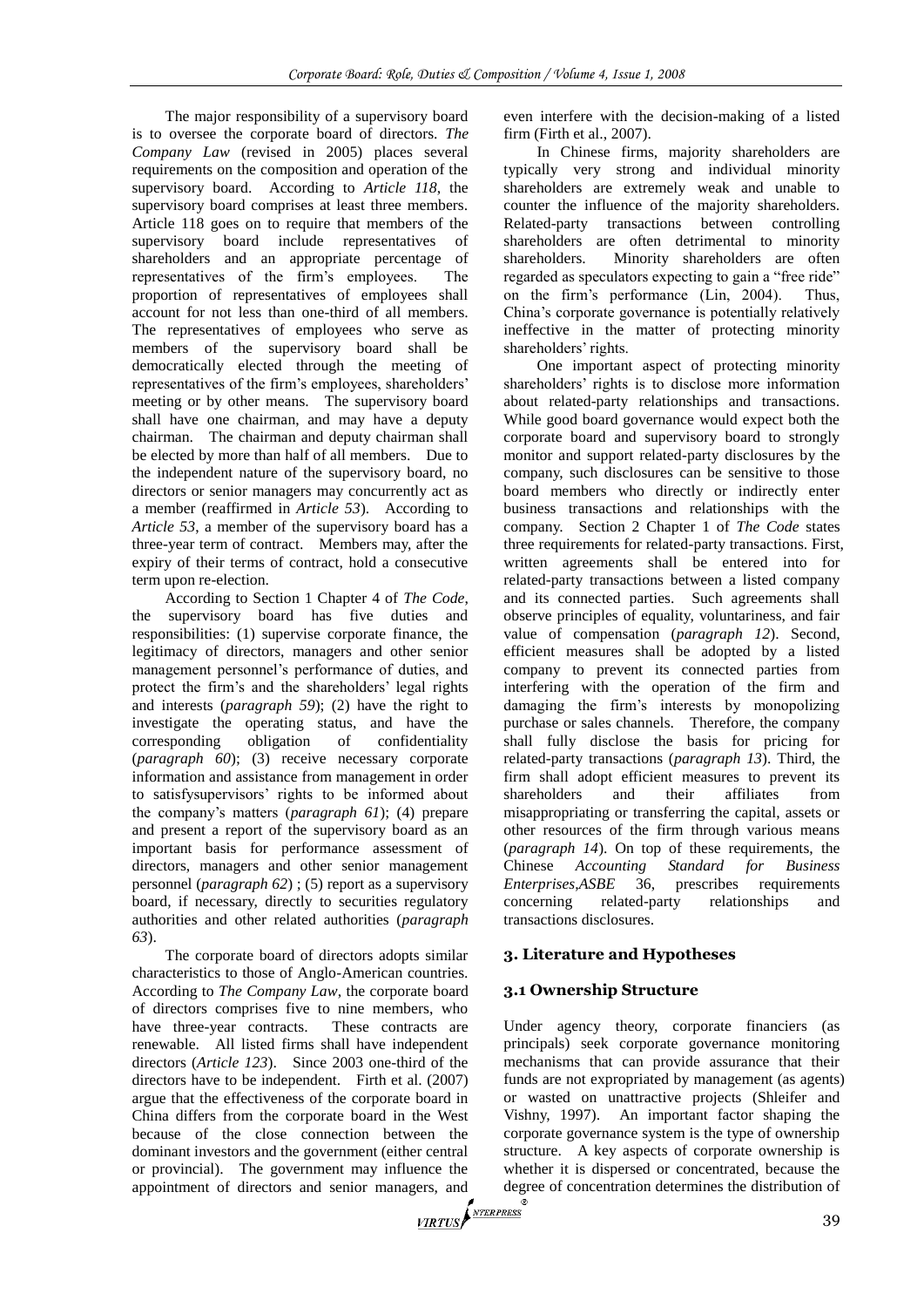power over corporate control (Aoki, 1995).

To generate the first hypothesis for this study, five empirical studies of the relationship between ownership structure and the extent of corporate disclosure are reviewed. Although these studies are taken from different contexts, they produce consistent findings. First, Ruland et al. (1990), using a sample of 146 US companies over period of 1980-1985, examine the relationship between ownership structure and disclosure of earnings forecasts. They argue that companies that release earnings forecasts have a higher proportion of outside ownership than other companies, and voluntary disclosure is expected to increase with the proportion of outside ownership. The empirical results support their hypothesis and show a negative relationship between proportion of inside ownership and management disclosure of forecast of earning. Second, McKinnon and Dalimunthe (1993) examine economic incentives motivating listed diversified companies in Australia to voluntary disclose segment information. They argue that the separation between a company management's decision-making function and its principals' decision-making function is greater when ownership diffusion exists. This ownership diffusion causes agency costs to be higher than when a company's shareholdings are concentrated.. They further contend that disclosure of performance according to business and geographic segments of the company allows diverse shareholders to better assess the company's risk/return profile and growth prospects and thereby, reduce the need for higher agency monitoring costs. A more diffused ownership, they hypothesize, would provide a greater management incentive to disclose segment performance information. Their results supported their hypothesis by finding a weak positively relationship between ownership diffusion and voluntary disclosure of segment information. Third, Barako et al. (2006) examine voluntary disclosure practices in the annual reports of listed firms in Kenya from 1992 to 2001. They argue that a higher proportion of shares held by the top 20 shareholders should be associated with a higher voluntary disclosure level because of pressure by large shareholders on management to disclose. But their results show that the higher the proportion owned by the top 20 shareholders, the lower the disclosure. Fourth, Berglof and Pajuste (2005), using a sample of 370 non-financial listed companies of ten Central and Eastern European stock exchanges<sup>28</sup>, examine the voluntary disclosures made available on companies' websites and annual reports. They argue that companies with large controlling shareholders are less likely to depend on transparency because information can be transferred directly through

informal channels. They hypothesize that more concentrated ownership is associated with a lower disclosure level. Their result is consistent with their hypothesis and shows that firms with more concentrated ownership structures disclose less information. Fifth, voluntary disclosure and ownership are part of a study in Turkey by Celik et al.(2006). They examine the factors influencing the decisions by managements of listed companies on Istanbul Stock Exchange (ISE) to disclose forward-looking information. Their results indicated that the extent of total disclosure of forward-looking information is negatively associated with ownership concentration. Consequently, it is hypothesized that:

*H1*: *The higher the ownership concentration of listed companies in China, the lower is the extent of their related-party disclosure by those companies.*

There is evidence that the management of those listed companies that attract foreign ownership tend to increase the quantity or quality of corporate disclosure to meet the demands and interests of their existing and prospective foreign investors. Haniffa and Cooke (2005) analyse the 1996 and 2002 annual reports of 139 non-financial firms listed on the Kuala Lumpur stock exchange. They conclude that the significant positive relationship between corporate social disclosure and the proportion of foreign shareholders indicates that Malaysian listed firms use corporate social disclosure as a proactive legitimation strategy to obtain capital inflows and to please ethical investors. Xiao et al. (2004) analyse the factors behind the largest 300 listed Chinese companies' voluntary adoption of internet-based financial reporting. They find that the extent of Chinese companies' internet-based financial disclosure increases with their proportion of foreign ownership. This result supports the argument that Chinese listed companies do, in fact, respond to the information needs of foreign investors. Firth et al. (2007) argue that the type of shareholder can influence the quality of accounting information. They contend that listed companies in China need to provide higher quality financial information in order to proactively attract foreign investors and, further, these foreign investors put pressure on those companies to continue to improve their reporting quality. Accordingly, it is hypothesized that:

*H2*: *The higher the concentration of foreign shareholders in listed companies in China, the greater is the extent of related-party disclosure by those companies.*

#### **3.2 Board Composition**

Ho and Wong (2001) describe the Germany-Japan-China model of corporate governance as a mechanism to delineate each group of stakeholders' rights and responsibilities, with transparency being important but problematic to its effective functioning. Dennis and McConnell (2003) articulate the Anglo-American view of corporate  $\sqrt{Y/RTUS}$ 

 $\overline{a}$ 

<sup>&</sup>lt;sup>28</sup> Ten Central and Eastern European stock exchanges are selected from Bulgaria, Czech Republic, Estonia, Hungary, Latvia, Lithuania, Poland, Romania, Slovak Republic and Slovenia.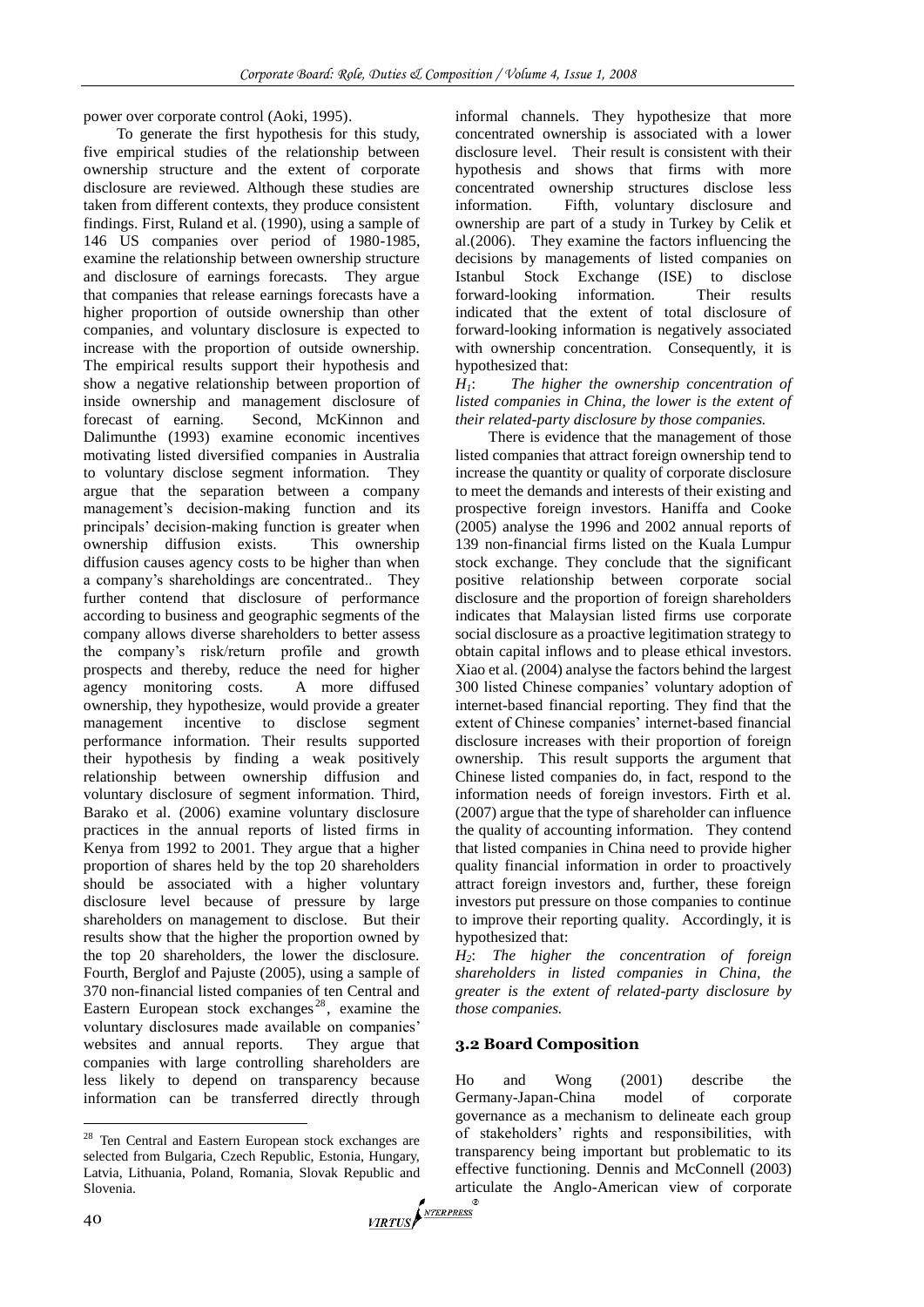governance as a set of mechanisms, both institutional and market-based, that induces the self-interested controllers of a firm to make decisions that maximize the value of the firm to its owners. Both views of corporate governance represent ways to manage the agency problems arising when professional managers or stakeholders are delegated control. Shareholders' interests, especially minority shareholders' interests together with other stakeholders' interests are better met, it is deemed, under a good corporate governance system.

The guidelines in *The Code* of the CSRC give particular attention to two aspects of board governance, namely, he independence of directors on the corporate board, and the qualifications and knowledge of members on the supervisory board. First, in relation to independence of directors, a regulation issued by the CSRC as a supplement to *The Code* required that by 2003 at least one-third of directors on the corporate board be independent. The definition of independence is given in clause 49 of *The Code*. This clause states that "...independent directors shall be independent from the listed company that employs them and the company's major shareholders". Further, it states that they "...shall not hold any position apart from independent director in the listed company." The nature of independence of members of the supervisory board is not made specific. Clause 26 of The Code states that "... the supervisory board … shall operate in an independent manner" in terms of having "no subordination relationship" to "internal officers or controlling shareholders".

Fama and Jensen (1983) argue that independent directors are motivated to work in the best interests of the minority shareholders in order to maintain their good reputation in society. In empirical studies of board composition, Chen and Jaggi (2000) advocate that corporate disclosures in South-East economies are more important because firms in these countries have less incentives for transparency than Anglo-American firms (Ball et al., 2003; Mallin, 2007). The result indicates that a positive relationship between the comprehensiveness of financial disclosures and independent directors on a corporate board, and suggest that firms would disclose more comprehensive financial information by the inclusion of independent directors on corporate board. Lim et al. (2007) analyse the incentives within the agency framework for both inside and independent directors to disclose additional information voluntarily. The results show that board composition is positively associated to the level of voluntary disclosure in annual reports and find that independent directors provide more voluntary disclosure of forward looking information and strategic information.

In the context of two-tier board systems, two studies have provided evidence of a positive relationship between board independence and corporate disclosure. First, Cerbioni and Parbonetti quantity of the corporate disclosure. First, Cerbioni and Parbonetti quantity of the corporation of the corporation of the corporation of the corporation of the corporat

(2007) examine the relationship between governance variables and voluntary intellectual capital disclosure in a sample of 54 European biotechnology firms. Their results reveal that the proportion of independent directors is positively associated with the disclosure of information about intellectual capital. Second, Patelli and Prencipe (2007) examine a sample of 172 non-financial Italian firms and find that the proportion of independent directors is positively related to the amount of corporate voluntary disclosure. Accordingly, it is hypothesized that:

*H3*: *The higher the proportion of independent directors on the corporate board of listed companies in China, the greater is the extent of related-party disclosure by those companies.*

Second, in relation to supervisors' qualifications and experience, it is required in China's two-tier board structure that the supervisory board has responsibilities and duties to oversee the corporate board of directors and senior managements' performance and protect the companies' and stakeholders' rights and interests. In particular, under *The Company Law* the supervisory board has power to investigate their company's operating status without interference and report directly to securities regulatory authorities and other related authorities. Dahya et al. (2002) study a sample of 16 listed Chinese firms, and find the effectiveness of supervisory board is limited because of the transitional nature of the Chinese economy. They suggest that there is a need for future political reform, revision of corporate law and professionalization of supervisors. According to the requirements of the CSRC, a Supervisory Board Report is to be published each year. Dahya et al. (2003) examine the supervisory board's reporting process and users' perceptions of the usefulness of the report. They find that the absence of the supervisory board report in a sample of firm's annual reports is associated with a negative market reaction, and conclude that both the supervisory board report and the quality of the supervisory board are considered important by investors.

Xiao et al. (2004) argue that the role of the supervisory board depends on several key characteristics of the supervisors, such as the proportion of supervisors who are insiders and shareholders, and their professional knowledge or work experience. In terms of this latter point, the professional knowledge and experience of supervisors would be prerequisite to an ability to identify and advocate what should be disclose in the area of related-party relationships and transactions. Accordingly, it is hypothesized that:

*H4*: *The higher the proportion of members with professional knowledge or work experience on the supervisory board of listed companies in China, the greater is the extent of related-party disclosure by those companies.* 

A prior study by Dahya et al. (2003) of a qualitative research nature concerning the behaviour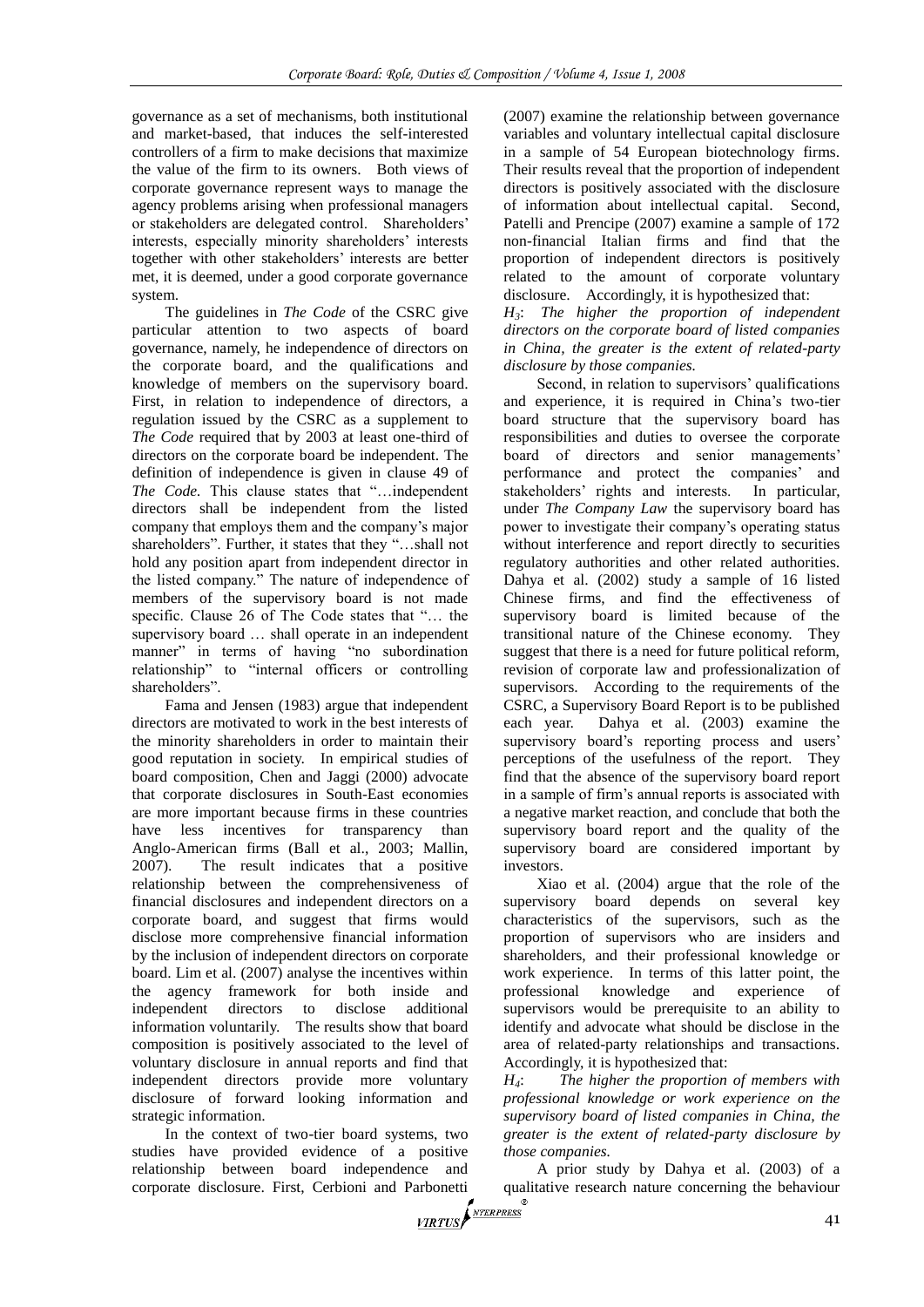of supervisory boards in China raises research questions that go beyond the empirical analysis in this study. However, this study is briefly summarized here because it provides a perspective that can help interpret the results obtained under  $H_4$  in this study. Dahya et al. (2003) undertake interviews of supervisory board members to gain deeper insights into the functioning of these boards in China. They identify four types of behavioural roles that supervisory boards can fall into, depending on the capacity and independence of their supervisor members In their study, Dahya et al. (2003) labels supervisory boards as developing one of the following types of roles: (1) an honoured guest; (2) a friendly advisor; (3) a censored watchdog; and (4) an independent watchdog. They argue that if the supervisory board adopts the role of honoured guest, friendly advisor or censored watchdog, its annual Supervisory Board Report is unlikely to provide useful information to minority shareholders and investors. Only supervisory boards that fulfill the role of "independent watchdog" will illicit greater corporate disclosure of relevance to minority shareholders and other investors. By inference, to fulfill the role of "independent watchdog", the supervisory board members will require the necessary capacity in terms of the knowledge and experience of members to act with independence and expertise.

# **4. Research Methodology**

#### **4.1 Empirical Schema**

The hypothesized relationships between the variables in this study are depicted in Figure 1. The theoretical perspectives underlying the relationships are agency theory of the ownership structure and the board composition.

#### **4.2 Sample and Data**

This study focuses on A-share firms. In order to test the effect of foreign investors (hypothesis  $H_2$ ) the sample of companies is classified into two groups: A-share and AB-share firms. A-share firms are the firms that issued A-shares only and are listed on domestic China stock exchanges. AB-share firms are those that issue both A-shares<sup>29</sup> and B-shares<sup>30</sup> with an initial A-share offering. They are also listed on domestic China stock exchanges. A sample size of 88 firms was selected from the currently listed

A total of 406 annual reports were derived from official websites of CSRC, Shanghai Stock Exchange (SHSE) and Shenzhen Stock Exchange (SZSE) over the five-year period from 2001 to 2005, and resulted in 406 observations. This study uses content analysis to count the extent of related-party disclosure using the number of relevant words in firms' annual reports. Consistent with the study of Brown and Deegan (1998), the words and numbers that are counted as equivalent to words, are summed to provide a measure of the extent of disclosure.

#### **4.3 Model Development and Variable Measurement**

The regression models to be empirically investigated in this study are stated as follows:

$$
RPD_{i,t} = \alpha + \beta_1 POSTCODE_{i,t} + \varepsilon_{i,t} \qquad \qquad \dots (1)
$$

$$
RPDI_{i,t} = \alpha + \beta_1 TOP10_{i,t} + \beta_2 FS_{i,t} + \beta_3 INDP_{i,t} + \beta_4 SB_{i,t} + \beta_5 FSIZE_{i,t}
$$
  
+  $\beta_6 AGE_{i,t} + \beta_7 BIG4 + \varepsilon_{i,t}$  ...(2)

This study comprises three categories of variables: two dependent variables, five independent variables, and three control variables. The definition and measurement of each variable is listed in Table 1.

<u>.</u>

 $\overline{a}$ 

<sup>&</sup>lt;sup>29</sup> A-shares are common stock issued by mainland China firms, subscribed and traded in RMB, listed on mainland stock exchanges, and reserved for trading by Chinese citizens. The A-share market was launched in 1990.

<sup>&</sup>lt;sup>30</sup> B-shares are issued by mainland China firms, traded in foreign currencies, and listed on mainland stock exchanges. The B-share market was launched in 1992 and was restricted to foreign investors before 19 February 2001. Ten restricted to foreign investors before 19 February 2001.

<sup>31</sup> Shanghai SSE180 Index is created by restructuring and renaming SSE30 Index. It selects constituents with best representation through scientific and objective method. SSE is a benchmark index reflecting Shanghai market and serving as a performance benchmark for investment and a basis for financial innovation.

Shenzhen SSE100 is a benchmark index reflecting Shenzhen market and serving as a performance benchmark for investment and a basis for financial innovation.

<sup>&</sup>lt;sup>33</sup> These samples are random selected from those A-share firms also listed as B-shares.

<sup>&</sup>lt;sup>34</sup> These samples are random selected from A-share firms listed in Shanghai SSE180 and Shenzhen SSE100 after removing those dual listed firms (AB-share firms).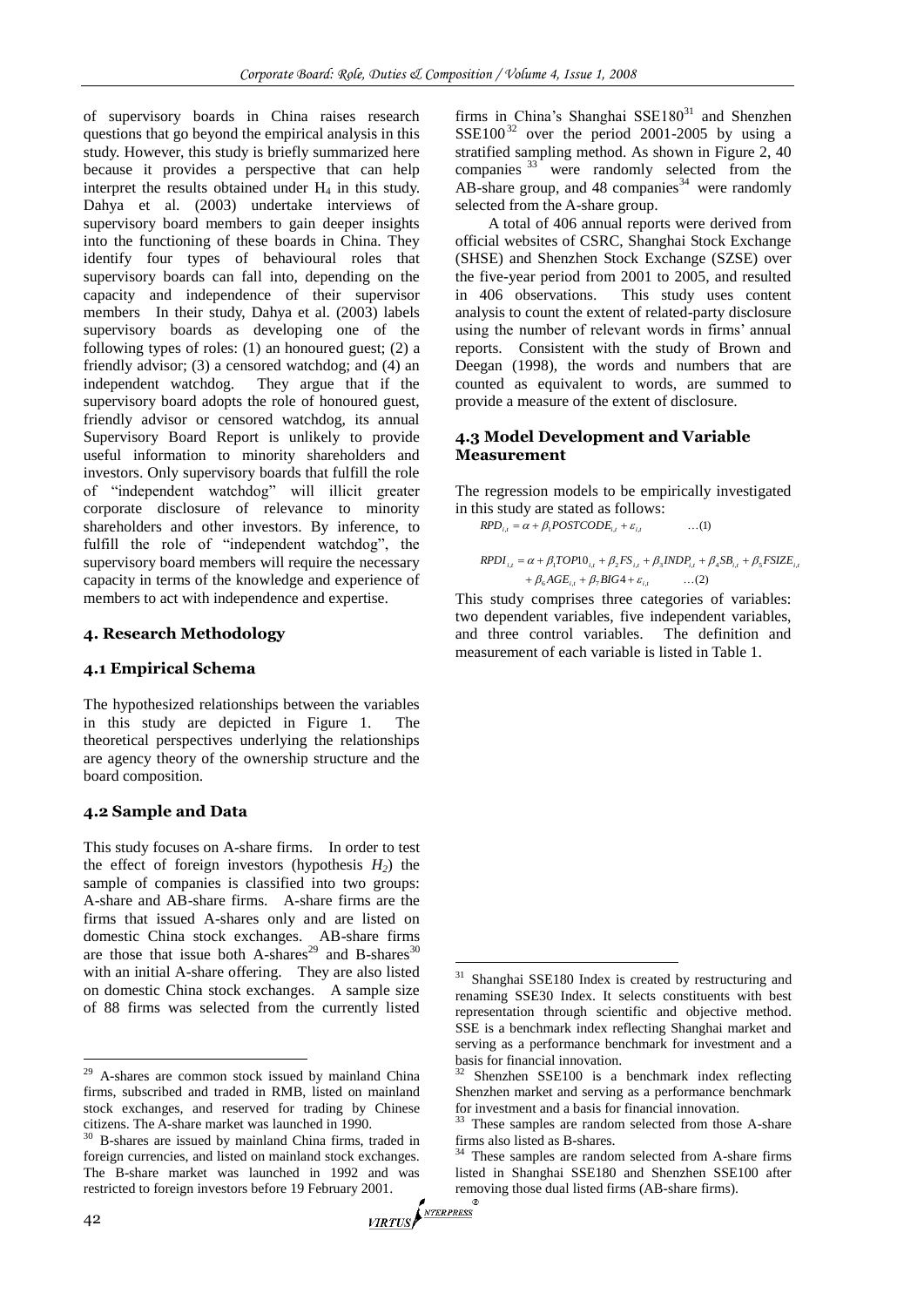

**Figure 1.** Empirical Schema



**Figure 2.** Sampling Frame

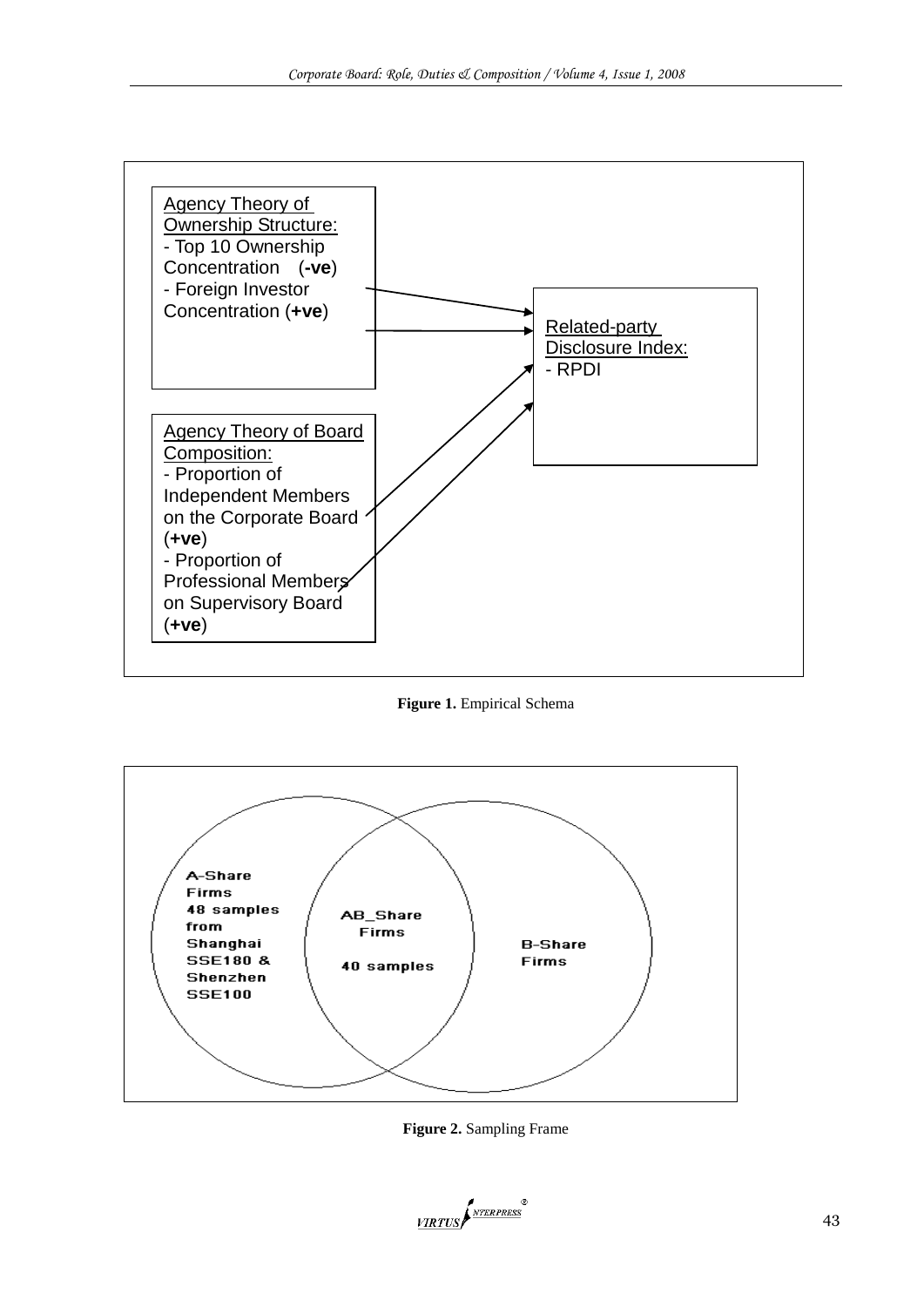| Variable         | Definition                              | Expected    | Measurement                                        |  |  |  |  |  |
|------------------|-----------------------------------------|-------------|----------------------------------------------------|--|--|--|--|--|
| Acronym          |                                         | Sign to DVs |                                                    |  |  |  |  |  |
| <b>Dependent</b> |                                         |             |                                                    |  |  |  |  |  |
| Variables:       |                                         |             |                                                    |  |  |  |  |  |
| <b>RPD</b>       | Related-party disclosure - the absolute | N/A         | Number of words relevant to related-party          |  |  |  |  |  |
|                  | quantity of disclosure related-party    |             | transactions and relationships disclosed in the    |  |  |  |  |  |
|                  |                                         |             | annual report by firms                             |  |  |  |  |  |
| <b>RPDI</b>      | The related-party disclosure index -    | N/A         |                                                    |  |  |  |  |  |
|                  | the relative quantity of disclosure     |             | $RPDI_{i,t} = \frac{\sum d_{i,t}}{t}$              |  |  |  |  |  |
|                  |                                         |             |                                                    |  |  |  |  |  |
|                  |                                         |             | where,                                             |  |  |  |  |  |
|                  |                                         |             | related-party $\sum d$ = total number of words     |  |  |  |  |  |
|                  |                                         |             | disclosed;                                         |  |  |  |  |  |
|                  |                                         |             | $\mu$ = mean of number of words disclosed in       |  |  |  |  |  |
|                  |                                         |             | sample                                             |  |  |  |  |  |
|                  |                                         |             | $i = a$ sampled company                            |  |  |  |  |  |
|                  |                                         |             | $t = a$ year                                       |  |  |  |  |  |
| Independent      |                                         |             |                                                    |  |  |  |  |  |
| variables:       |                                         |             |                                                    |  |  |  |  |  |
| <b>POSTCODE</b>  | Pre- and post-introduction of The Code  |             | Coded as 1 for post-introduction of The Code in    |  |  |  |  |  |
|                  |                                         |             | January 2002, otherwise 0                          |  |  |  |  |  |
| TOP10            | Concentration of ownership by the top   | -ve         | Number of shares held by top 10 shareholders       |  |  |  |  |  |
|                  | 10 shareholders                         |             | divided by number of total shares                  |  |  |  |  |  |
| <b>FS</b>        | Concentration of foreign investor       | $+ve$       | Number of shares held by foreign investors in      |  |  |  |  |  |
|                  | ownership held by top 10                |             | top 10 dividend by number of total shares held     |  |  |  |  |  |
|                  | shareholders                            |             | by top 10                                          |  |  |  |  |  |
| <b>INDP</b>      | The ratio of independent directors in   | $+ve$       | Number of independent directors on the             |  |  |  |  |  |
|                  | the corporate board                     |             | corporate board divided by number of directors     |  |  |  |  |  |
|                  |                                         |             | in the corporate board                             |  |  |  |  |  |
| <b>SB</b>        | The ratio of members with professional  | $+ve$       | Number of members with professional                |  |  |  |  |  |
|                  | knowledge or work experience in         |             | knowledge or work experience in SB divided by      |  |  |  |  |  |
|                  | supervisory board                       |             | number of members in SB                            |  |  |  |  |  |
| Control          |                                         |             |                                                    |  |  |  |  |  |
| Variables:       |                                         |             |                                                    |  |  |  |  |  |
| <b>FSIZE</b>     | Firm size                               | $+ve$       | Natural logarithm of book value of total assets at |  |  |  |  |  |
|                  |                                         |             | the end of year                                    |  |  |  |  |  |
| AGE              | Firm age                                | $+ve$       | Years of list                                      |  |  |  |  |  |
| BIG4             | Big 4 auditors                          | $+ve$       | Coded 1 if the firm is audited by a Big 4 auditor, |  |  |  |  |  |
|                  |                                         |             | otherwise 0                                        |  |  |  |  |  |

#### **Table 1.** Definition and Measurement Variables

# **5. Results**

#### **5.1 Descriptive Statistics**

Descriptive statistics in Table 2 give a profile on corporate governance characteristics of listed A-share companies in China. First, it shows the mean ownership concentration (i.e., TOP10) is 58.87%, with a range of 21.45% to 85.59%. This is consistent with prior evidence by Xu and Wang (1999) and Deng and Wang (2006) that ownership concentration is very high in listed companies in China. Deng and Wang (2006) argue that China has a current potential for overwhelming dominance by the larger shareholders in listed firms. Second, in terms of board composition, the mean proportion of independent directors (i.e., INDP) is 26.88%, with a range of 0% to 50%. Figure 3(b) shows that appointing independent directors was rare before the year 2002. However, the CSRC issued guidelines in August 2001 about the proportion of independent directors. It required at least one-third of the directors to be independent, effective

from 2003. As observed in Figure 3(b), rapid growth in INDP occurred between 2001 and 2003, whereas growth in INDP slowed between 2003 and 2005. Third, the mean proportion of supervisory board members with professional knowledge or experience (i.e., SB), as shown in Table 2, is 38.26%, with a range of 0% to 80%. The trend line in Figure 3(c) depicts a gradual growth in SB during the period 2001 to 2005. Such proportionate growth may have been induced by the issue of *The Code* by the CSRC in 2002, which states "supervisors shall have professional knowledge or work experience in such areas as law and accounting" (Ch 4, Sec 2, Para 64). Fourth, the mean concentration of foreign owners in the top 10 company shareholders (i.e., FS) is only 4.19%, with a range of 0% to 31.04%. Figure 3(d) shows that the percentage of foreigner shares in top 10 shareholders have been declined since 2002. Larger foreign investors appear to have lost confidence due to the bearish Chinese securities market between 2002 and 2005.

VIRTUS NEERPRESS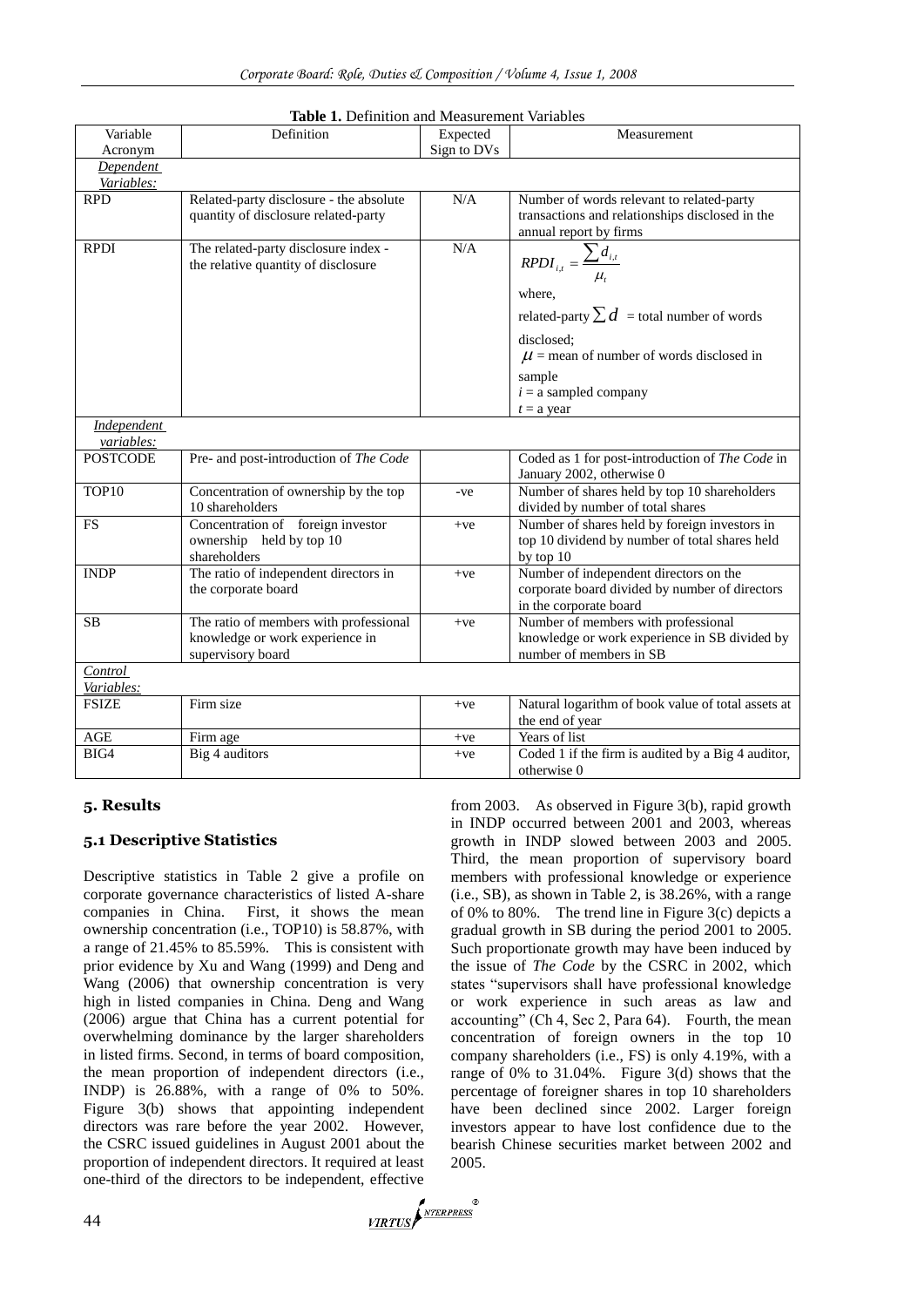| <b>Table 2.</b> Describitive Blatistics for variables |           |         |               |         |                           |  |  |
|-------------------------------------------------------|-----------|---------|---------------|---------|---------------------------|--|--|
| Variables                                             | Mean      | Median  | Min           | Max     | <b>Standard Deviation</b> |  |  |
| Sample:                                               | 2001-2005 |         | Observations: | 406     |                           |  |  |
| <b>RPDI</b>                                           | 1.0616    | 0.9420  | 0.0643        | 4.0621  | 0.6507                    |  |  |
| TOP <sub>10</sub>                                     | 0.5887    | 0.5944  | 0.2145        | 0.8559  | 0.1294                    |  |  |
| FS                                                    | 0.0419    | 0.0069  | 0.0000        | 0.3104  | 0.0734                    |  |  |
| <b>INDP</b>                                           | 0.2688    | 0.3333  | 0.0000        | 0.5000  | 0.1296                    |  |  |
| <b>SB</b>                                             | 0.3826    | 0.3875  | 0.0000        | 0.8000  | 0.1800                    |  |  |
| <b>FSIZE</b>                                          | 21.7330   | 21.7275 | 19.4861       | 27.0773 | 0.9532                    |  |  |
| AGE                                                   | 8.0394    | 9.0000  | 1.0000        | 15.0000 | 3.4589                    |  |  |

**Table 2.** Descriptive Statistics for Variables

#### **5.2. Movement in the Disclosure Index**

The first objective of the study, to identify the extent of and movement in related-party disclosure, is addressed in this section. Table 2 gives descriptive statistics for the related-party disclosure index (RPDI). There is a wide range of relative quantity of disclosure among the 88 sample firms over the period 2001-2005, as indicated by the RPDI range of 0.0643 to 4.0621.

The result in Table 3 shows that the extent of related-party disclosure is positively associated with the years of post-introduction of *The Code*. This result indicates that the relative comprehensiveness of disclosure has sustained a significant increase over the years following the introduction of the guidelines for related-party disclosure in *The Code.* Further support for the upward movement in the annual RPDI can be observed in Figure 3(a). It shows annual RPDI for the period 2001 to 2005 to be 1.00, 1.22, 1.21, 1.31 and 1.36, respectively. The greatest annual increment (22%) occurs between 2001 and 2002, and this increase is sustained over the 4-year post-Code period from 2002 to 2005.

These findings establish that the CSRC's strategy of issuing guidelines as soft corporate disclosure directives, rather than legally enforceable mandatory disclosure requirements, has been effective in increasing the extent of corporate disclosure in a sensitive area. The area is sensitive because is concerns information about transactions that transfer resources, services or obligations between the reporting company and directors, key executives and large shareholders, especially including governments. Other than the introduction of The Code, the regulatory environment affecting related-party disclosures in China did not change during the period of 2001 to 2005. The relevant accounting standard, ASBE36 ‗Disclosure of Related Party Relationships and Transactions' was issued by the Ministry of Finance with an operative date from 1 January 1997 and was not revised through to 2005. ASBE36 is based on IAS24 'Related Party Disclosures' issued by the International Accounting Standards Committee in 1986. Since then, the only revisions to IAS24 became operative after 2005.

**Table 3.** Simple Regression Analysis

|     | Dependent variable:                                    | <b>RPD</b>                    |              |                |             |
|-----|--------------------------------------------------------|-------------------------------|--------------|----------------|-------------|
|     | Sample:                                                | $2001 - 2005$                 |              |                |             |
|     | Cross-sections:                                        | 88                            | Panel obsy:  | 406            |             |
|     | Adjusted $R^2$ :                                       | 0.61                          | $R^2$ .      | 0.70           |             |
|     | F significance:                                        | 0.000                         | F-statistic: | 8.24           |             |
|     | Independent variables:                                 | Expected sign                 | Standardized | Standard error | t-statistic |
|     |                                                        |                               | coefficient  |                |             |
|     | Constant                                               |                               | 1973.2950    | 133.8001       | 14.7481***  |
|     | <b>POSTCODE</b>                                        | $^+$                          | 907.8142     | 148.2553       | $6.1233***$ |
| . . | $\cdot$ $\sim$<br>$\sim$ $\sim$ $\sim$ $\sim$ $\sim$ 1 | $\cdot$ $\sim$<br>ata ata ata |              |                |             |

\*\*significant at 5% level; \*\*\*significant at 1% level

#### **5.3. Multivariate Analysis and Hypothesis Testing**

Generalized least squares (GLS) fixed effects techniques are used for testing in this study. A panel regression model (see equation 2) was estimated using two ownership structure variables, two board governance variables and three control variables as independent variables. The possible existence of multicollinearity was tested. Gujarati (2003) argues that correlations between the independent variables should not be deemed harmful for multivariate analysis unless they exceed 0.8. As shown in Table 4, there are no correlations between independent variables that reach this level. However, a certain degree of multicollinearity can still exist even when none of the bivariate correlation coefficients is very

large. The reason is one independent variable may have a linear function with a set of several independent variables (Gujarati 2003). Hence, multicollinearity is also tested by the Variance Inflation Factor (VIF $^{35}$ ). The result, not reported in a table, is that the largest VIF is 1.46 and the VIFs of all other independent variables are below 1.34. Thus, there is no serious multicollinearity presence in the regression model.

<u>.</u>

<sup>&</sup>lt;sup>35</sup> The critical value of the VIF to test for multicollinearity is 10. Gujarati (2003) argues that there is no evidence of multicollinearity unless the VIF of a variable exceeds 10. All values used in this study were well below this critical figure.<br> $VIRTUS \times VTRTUS \times VTRTUS$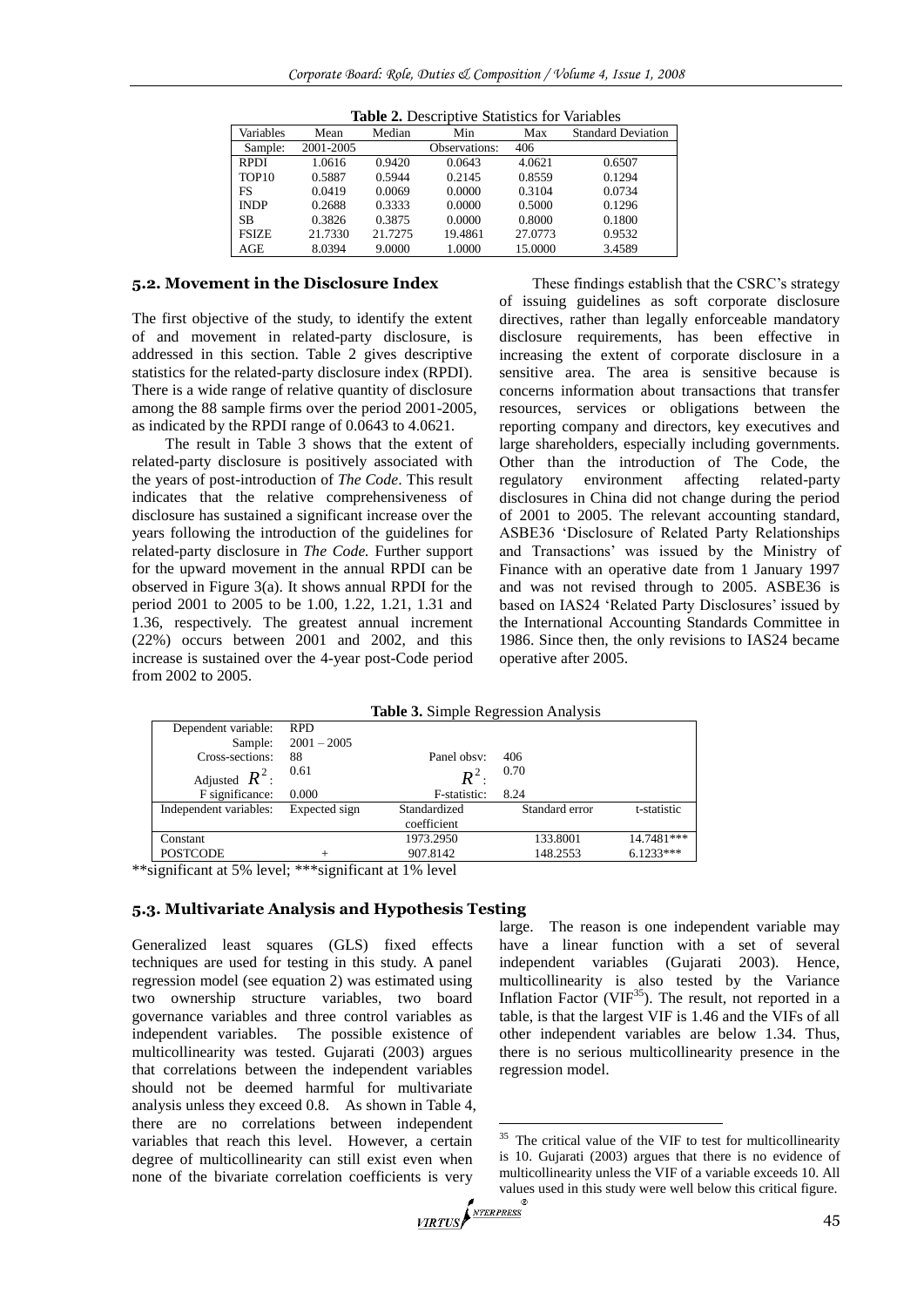

**Figure 3.** Trends for Variable Means between 2001 and 2005

| <b>Table 4. Correlation Matrix</b>       |             |                         |            |             |              |            |           |       |
|------------------------------------------|-------------|-------------------------|------------|-------------|--------------|------------|-----------|-------|
|                                          | <b>RPDI</b> | TOP <sub>10</sub>       | SВ         | <b>INDP</b> | <b>FSIZE</b> | AGE        | BIG4      | FS    |
| <b>PRDI</b>                              | 1.000       |                         |            |             |              |            |           |       |
| TOP <sub>10</sub>                        | $-0.050$    | 1.000                   |            |             |              |            |           |       |
| SВ                                       | $-0.053$    | $0.100**$               | 1.000      |             |              |            |           |       |
| <b>INDP</b>                              | $-0.063$    | 0.004                   | 0.094      | 1.000       |              |            |           |       |
| <b>FSIZE</b>                             | 0.096       | $-0.184***$             | 0.016      | $0.142***$  | 1.000        |            |           |       |
| AGE                                      | $0.143***$  | $-0.397***$             | 0.036      | $0.215***$  | $-0.032$     | 1.000      |           |       |
| BIG4                                     | $-0.095$    | $-0.077$                | $0.151***$ | $-0.032$    | $0.157**$    | $0.151***$ | 1.000     |       |
|                                          |             |                         |            |             | *            |            |           |       |
| <b>FS</b><br>about the<br>$\cdot$ $\sim$ | $-0.130***$ | 0.092<br>$\cdot$ $\sim$ | $-0.074$   | $-0.001$    | $-0.002$     | $0.148***$ | $0.100**$ | 1.000 |

\*\*significant at 5% level; \*\*\*significant at 1% level

Table 5 provides the panel regression results to test the four hypotheses. It reveals a high adjusted  $R<sup>2</sup>$  of 0.70, indicating that a high percentage of the variation in the disclosure index can be explained by variation in the chosen set of independent variables.

The results in Table 5 are now discussed in terms of each of the four hypotheses established in this study. The first hypothesis states that a higher level of ownership concentration is associated with a lower level of related-party disclosure. This negative effect on disclosure is deemed to arise from the agency conflict between outsider investors and controlling shareholders (Shleifer and Vishny 1997). The measured degree of ownership concentration is assumed to reflect the distribution of power within in a firm. The results in Table 5 show that there is a negative relationship between the related-party

disclosure index and ownership concentration, which is consistent with agency theory and the findings of Ruland et al. (1990), McKinnon and Dalimunthe (1993), Berglof and Pajuste (2005), Barako et al. (2006) and Celik et al. (2006). Thus, the first hypothesis is supported.

The second hypothesis states that a greater percentage of shares held by foreign investors is associated with a higher level of related-party disclosure. The expectation is that, in China, companies whose management seeks to attract foreign equity will increase corporate disclosure to meet the demands of foreign investors. The result in Table 5 is not significant and, therefore,  $H_2$  is not supported. Such a result is inconsistent with the findings of Xiao et al. (2004), Haniffa and Cooke (2005) and Firth et al. (2007). This non-significant result may be an artifact of the sample in this study because sampled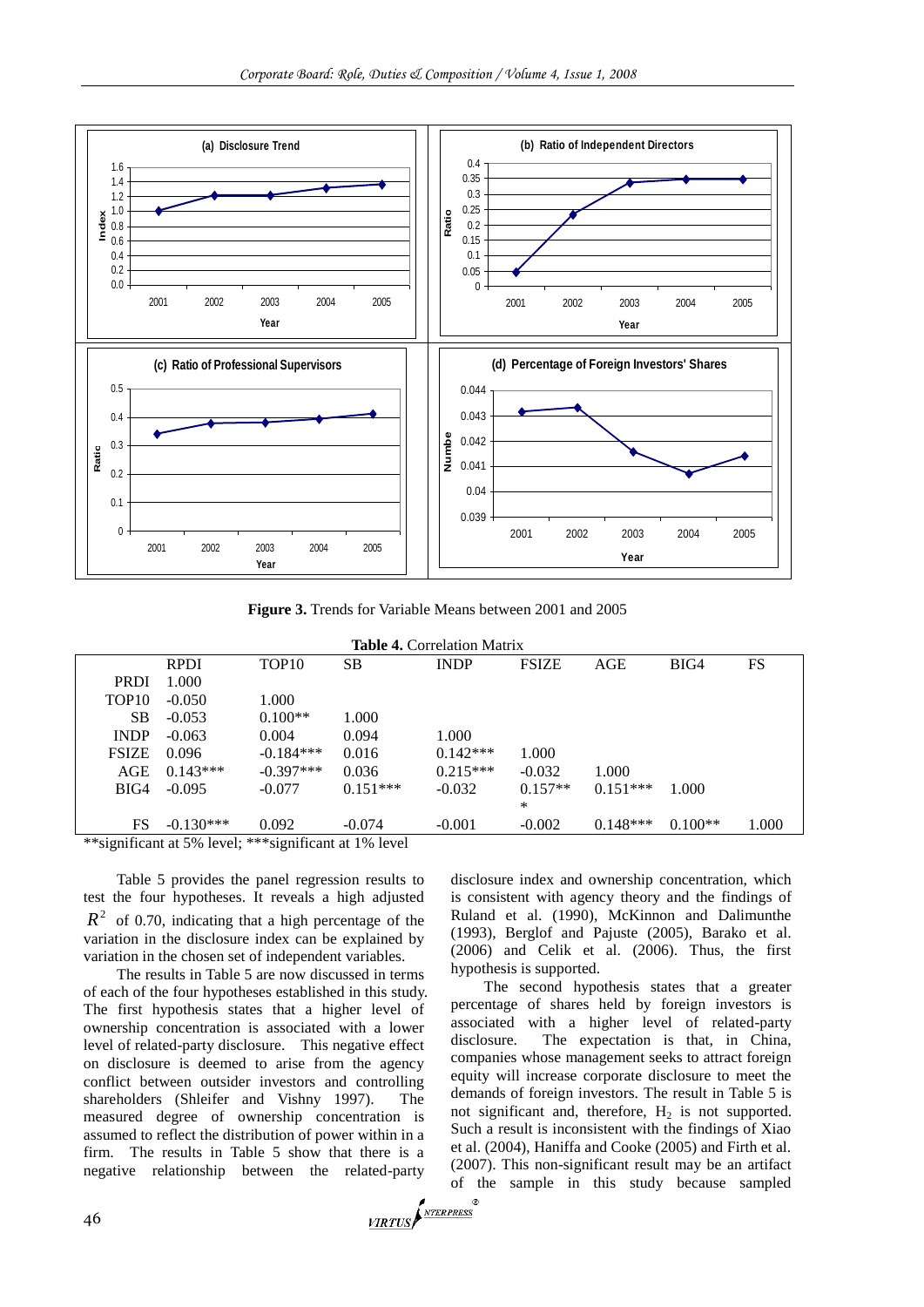companies that have dominant foreign shareholders were mostly established before 1997 as AB-share companies. Due to their longevity, they will have relatively steady market power and, unlike newly listed companies, they do not need to provide higher quality financial disclosures in order to attract foreign investors (Firth et al., 2007).

| Dependent variable:                            | Related-party Disclosure Index - RPDI |              |                |             |  |  |
|------------------------------------------------|---------------------------------------|--------------|----------------|-------------|--|--|
| Sample:                                        | $2001 - 2005$                         |              |                |             |  |  |
| Cross-sections:                                | 88                                    | Panel obsy:  | 406            |             |  |  |
| Adjusted $R^2$ :                               | 0.70                                  | $R^2$ :      | 0.77           |             |  |  |
| F significance:                                | 0.000                                 | F-statistic: | 10.57          |             |  |  |
| Independent variables:                         | Expected                              | Standardized | Standard error | t-statistic |  |  |
|                                                | sign                                  | coefficient  |                |             |  |  |
| Constant                                       |                                       | $-2.2215$    | 1.4925         | $-1.4885$   |  |  |
| Overall ownership concentration - TOP10        |                                       | $-0.3222$    | 0.1515         | $-2.1272**$ |  |  |
| Foreign ownership concentration $-FS$          | $^{+}$                                | $-0.0858$    | 0.5589         | $-0.1535$   |  |  |
| Proportion of independent directors on the     | $^{+}$                                | 0.3253       | 0.0875         | $3.7164***$ |  |  |
| Corporate Board - INDP                         |                                       |              |                |             |  |  |
| Proportion of qualified and experienced        | $^{+}$                                | $-0.4919$    | 0.1985         | $-2.4785**$ |  |  |
| supervisors on the Supervisory Board - SB      |                                       |              |                |             |  |  |
| Firm size – FSIZE                              | $^{+}$                                | 0.1578       | 0.0542         | $2.9107***$ |  |  |
| Age of the company since listed - AGE          | $^{+}$                                | 0.0187       | 0.0434         | 0.4309      |  |  |
| Whether the principal auditor is a big-4 audit | $^{+}$                                | $-0.0107$    | 0.0408         | $-0.2623$   |  |  |
| $firm - BIG4$                                  |                                       |              |                |             |  |  |

\*\*significant at 5% level; \*\*\*significant at 1% level

The third hypothesis states that the extent of related-party disclosure will be greater, the higher the proportion of independent directors on the corporate board. The result in Table 5 shows that there is a positive relationship between RPDI and the independent director ratio and thus,  $H_3$  is accepted. This result is consistent with studies of Chen and Jaggi (2000), Cerbioni and Parbonetti (2007), Lim et al. (2007), and Patelli and Prencipe (2007). It adds weight to the agency argument of Fama and Jensen (1983) that independent directors are motivated to work in the best interests of shareholders in order to maintain their good personal reputation, and supports Chen and Jaggi's (2000) findings that independent directors will improve corporate disclosure even in countries that have less incentives for transparency.

The fourth hypothesis states that the extent of related-party disclosure will be greater, the higher the proportion of supervisory board members with relevant professional knowledge or work experience. The argument is that the supervisory board will require high professionalism from its members to effectively carry out its role of overseeing the performance of the corporate board and management and protecting stakeholders' rights and interests (Dahya et al., 2002). Higher expertise enables the supervisory board to identify and advocate what should be disclosed in the area of related-party transactions. However, the result in Table 5 is unexpected. It shows a significant relationship between RPDI and supervisory qualifications and experience (SB), but this relationship is in the opposite direction to that hypothesized by  $H_4$ . How can the evidence be explained that more highly qualified and highly  $\sqrt{\frac{NTERPRESS}{NTERPRESS}}$ 

experienced supervisory boards are associated with lower corporate disclosure of related-party transactions and relationships? It can be speculated that supervisory boards of listed companies in China have tended to become "censored watchdogs" in the words of Dahya et al. (2003) during a period when rapid corporate expansion and the dominance of the corporate board has occurred. In a prior study that interviewed those supervisory board members who worked full-time for the listed company or its linked entity in China, Xiao et al. (2004) concluded that it is no surprise when an ‗insider' supervisor is asked about the work of the supervisory board that a typical response is: "You sometimes have to open one eye and close the other"  $(p.47)$ . If "censorship watchdog" is the role of the supervisory board, then perhaps a phenomenon occurring is that the more qualified are the supervisory board members, the more internal effort is made to censor their review work in areas like related-party disclosures which could be information sensitive to corporate board directors an major shareholders.

# **6. Conclusion and Implication**

Related-party transactions and relationships between listed companies and their directors, managers and major shareholders are important information for minority shareholders and other stakeholders in monitoring if their interests are being protected. The extent of, and influences on, related-party disclosures by listed companies in China are investigated in this study. The context of an evolving securities market, a high concentration of government-linked ownership of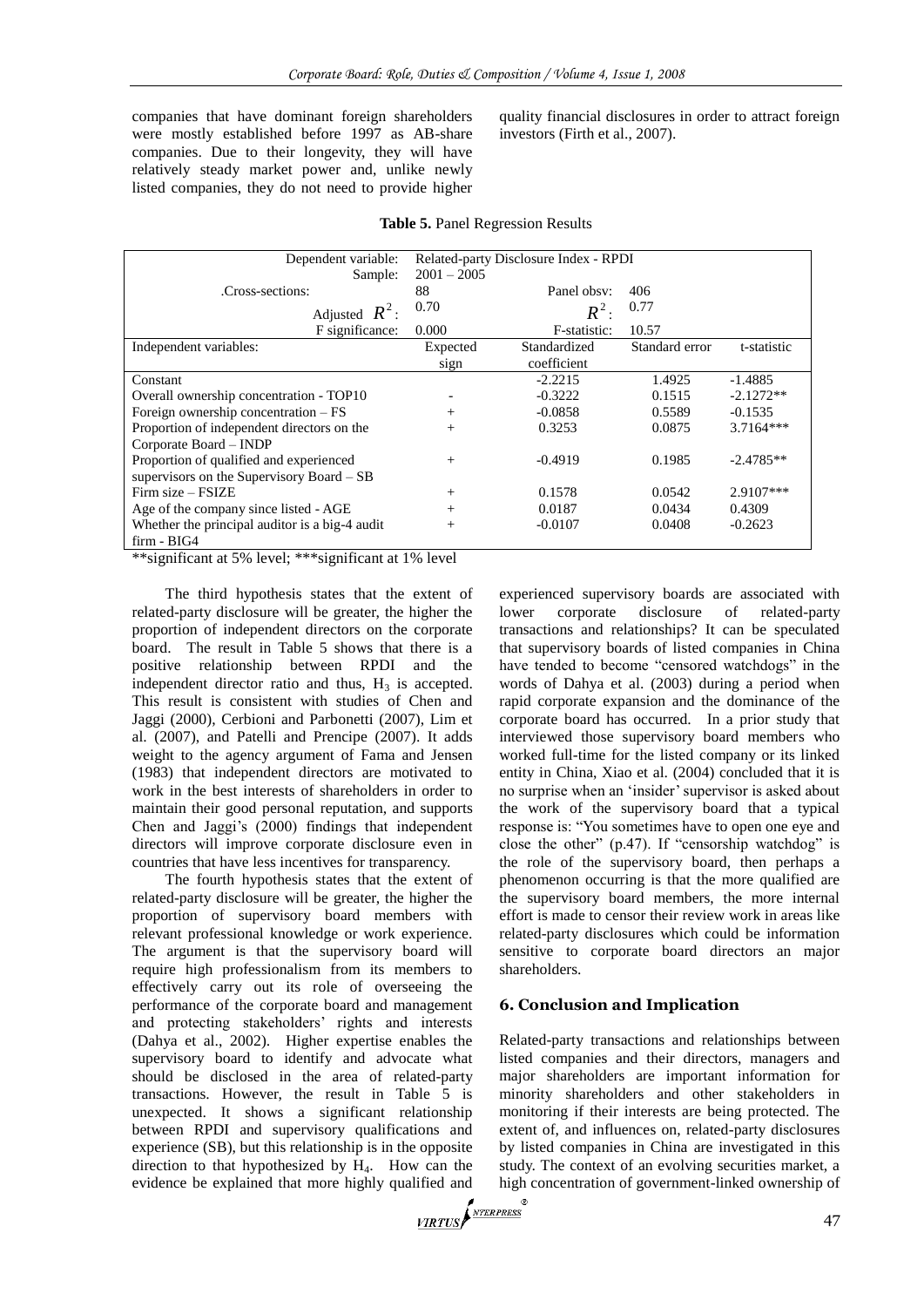companies, and a two-tier board system makes this investigation an interesting corporate governance research study.

The purpose of this study has been to first identify whether the CSRC's non-enforceable guidelines on related-party disclosures in its 2002 code of corporate governance has been effective in sustaining an increase in the comprehensiveness of related-party disclosure by listed companies over the period of 2001 to 2005. The descriptive findings, based on a sample of 88 Aand AB-share companies over this 5-year period, revealed a significant increase in the comprehensiveness of disclosures post the introduction of *The Code* in January 2002. While this result revealed that the introduction of government-released guidelines has had a positive impact of related-party disclosures, it does not answer the question of how such disclosure decisions of companies are affected by corporate governance characteristics. To this end, hypotheses are developed and tested using panel regression analysis. Both ownership concentration and the proportion of independent directors on the corporate board are found to have a positive impact on the extent of related-party disclosure. These results are consistent with Western-developed hypotheses and findings.

However, the credentials of members of the supervisory board, in terms of their qualifications and experience, are found to have an unexpected negative effect on related-party disclosures. In order to interpret this result, current literature on supervisory boards in China is reviewed, and also biographies of supervisory board members in the sampled companies are perused. Dahya et al. (2003) perceived many supervisory boards in China as a "censored watchdog" due to the dominant role of corporate board directors and senior managers. Furthermore, the investigation of biographies revealed that almost all of supervisors are insiders rather than outsiders. They either work directly for the firm or have close connections with the firm, its parent firm or its subsidiaries. In such circumstances, they would lack independence and may be subjected to internal forms of censorship from the corporate board, especially if they are potentially able to report in a more critical way about the corporate board's performance because they are more highly qualified and experienced.

The implication arising from this study is that moves by the CSRC to require improved qualifications and experience of members on supervisory boards of listed companies is not sufficient to ensure that these boards can properly fulfill their role of overseeing and publicly reporting on the performance of the corporate board and management, especially in the sensitive area of related-party transactions and relationships. Rather, there is a case to give some specific externally-derived authority to supervisory boards. Such externally-derived authority may emerge in the form of imminent revisions to the international accounting standard, IAS 24 *Related Party Disclosures*. In February 2007, the International Accounting Standards<br>48

Board (IASB) published an Exposure Draft of proposed amendments to IAS 24 that addressed disclosure requirements for state-controlled entities when they transact with similar entities and also broaden the definition of a related party. The revised IAS 24 expects to be issued sometime during 2008. If these revisions are adopted in ASBE 36, the equivalent accounting standard in China, this can provide a strengthening of the source of external authority for supervisory boards with professionally qualified members to push for more comprehensive related-party disclosure by their company.

#### **References**

- 1. Aoki, M (ed.) 1995, *Corporate Governance in Transitional Economies: Insider Control and the Role of Banks*, The World Bank, Washington D.C.
- 2. Ball, R, Robin, A & Wu, JS 2003, 'Incentives versus Standards: Properties of Accounting Income in Four East Asian Countries', *Journal of Accounting and Economics,* vol*.* 36, no. 1-3, pp. 235-270.
- 3. Barako, DG, Hancock, P & Izan, HY 2006, 'Factors Influencing Voluntary Corporate Disclosure by Kenyan Companies', *Corporate Governance: An International Review,* vol*.* 14, no. 2, pp. 107-125.
- 4. Berglof, E & Pajuste, A 2005, 'What do firms disclose and why? Enforcing corporate governance and transparency in Central and Eastern Europe ', *Oxford Review of Economic Policy,* vol*.* 21, no. 2, pp. 178-197.
- 5. Brown, N & Deegan, C 1998, 'The Public Disclosure of Environmental Performance Information - A Dual Test of Media Agenda Setting Theory and Legitimacy Theory', *Accounting and Business Research,* vol*.* 29, no. 1, pp. 21-41.
- 6. Celik, O, Ecer, A & Karabacak, H 2006, 'Disclosure of Forward Looking Information: Evidence from Listed Companies on Istanbul Stock Exchange (ISE)', *Investment Management and Financial Innovations,*  vol*.* 3, no. 2, pp. 197-216.
- 7. Cerbioni, F & Parbonetti, A 2007, 'Exploring the Effects of Corporate Governance on Intellectual Capital Disclosure: An Analysis of European Biotechnology Companies', *European Accounting Review,* vol*.* 16, no. 4, pp. 791-826.
- 8. Cernat, L 2004, 'The emerging European corporate governance model: Anglo-Saxon, Continental, or still the century of diversity?' *Journal of European Public Policy,* vol*.* 11, no. 1, pp. 147-166.
- 9. Chen, CJP & Jaggi, B 2000, 'Association between independent non-executive directors, family control and financial disclosures in Hong Kong', *Journal of Accounting and Public Policy,* vol*.* 19, no. 4/5, pp. 285-310.
- 10. Dahya, J, Karbhari, Y & Xiao, JZ 2002, 'The Supervisory Board in Chinese Listed Companies: Problems, Causes, Consequences and Remedies', *Asia Pacific Business Review,* vol*.* 9, no. 2, pp. 118-137.
- 11. Dahya, J, Karbhari, Y, Xiao, JZ & Yang, M 2003, 'The Usefulness of the Supervisory Board Report in China', *Corporate Governance: An International Review,* vol*.*  11, no. 4, pp. 308-321.
- 12. Deng, X & Wang, Z 2006, 'Ownership Structure and Financial Distress: Evidence from Public-listed Companies in China', *International Journal of*